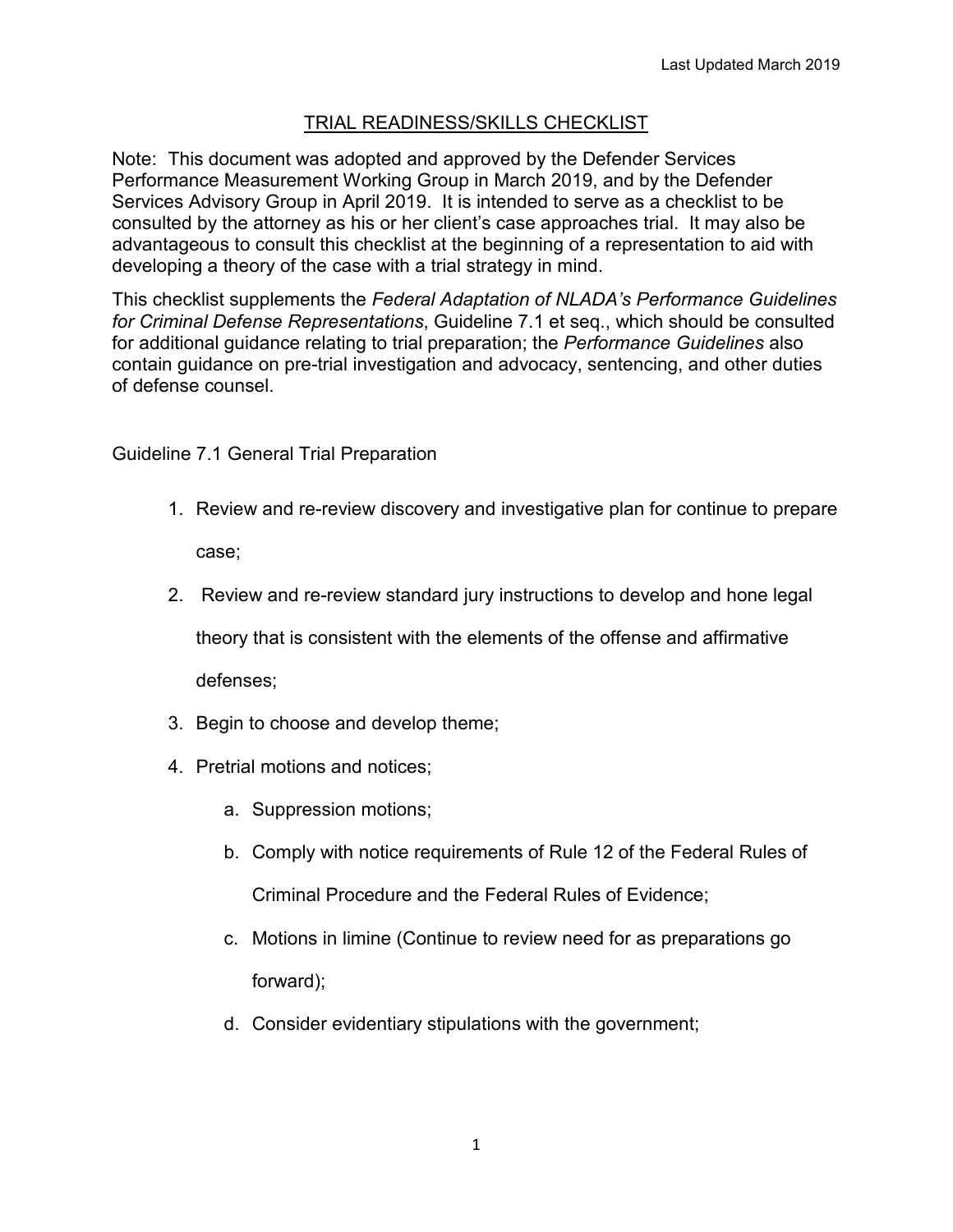- 5. Review Judge's individual trial order/standing order/pretrial conference order to make sure that you know all of requirements of that Court;
- 6. Make sure that you have subpoenaed all witnesses, including impeachment witnesses that you might need;
- 7. Identify any sticky evidentiary issues and work through how to get the information into evidence. Consider which issues to brief in writing ahead of time;
- 8. Consider filing an in camera trial brief to flag issues and explain the theory of the defense;
- 9. Prepare trial notebook and witness files;
- 10.Prepare working draft of Rule 29 motion;
- 11.Make sure your client will be appropriately dressed for trial.

Guideline 7.2 Voir Dire and Jury Selection

- 1. Propose voir dire questions for the Court or prepare to conduct voir dire according to the practice of the Court;
- 2. Consider requesting permission to conduct voir dire if court does not generally allow questioning by attorneys;
- 3. Consider requesting that the Court play an implicit bias video (See the video created by the Western District of Washington);
- 4. Make sure you understand how the Court conducts challenges and selects alternate jurors;
- 5. Make sure to preserve issues at sidebar, if appropriate;
- 6. Prepare for Batson challenges.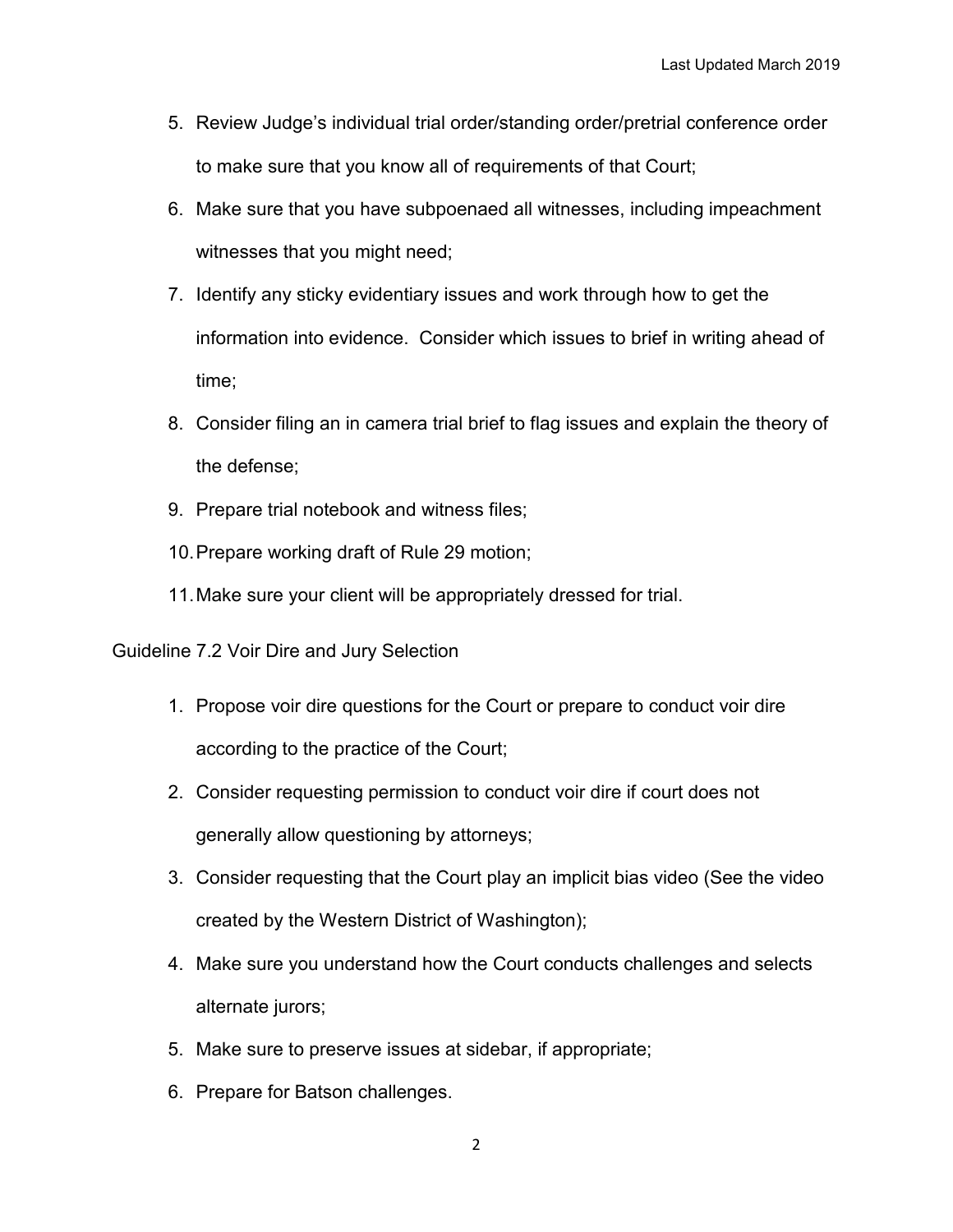## Guideline 7.3 Opening Statement

- 1. Elements of a strong opening
	- a. Introduces a memorable theme and tells a story, a story that you have

a good faith belief that you will be able to present in court;

- i. Don't over promise in opening;
- b. Organized;
- c. Covers the elements of the case;
- d. Uses clear, simple language;
- e. Uses impact words and word images;
- f. Personifies the client;
- g. Avoid too much argument;
- h. Ends strongly.

Guideline 7.4 Confronting the Prosecution's Case

- 1. Cross examination fundamentals
	- a. Use leading questions that have only one fact per question;
	- b. Control the witness;
	- c. Listen to the response of the witness;
	- d. Tie questions to your theme and theory;
	- e. Start and end strongly;
	- f. Organize in chapters;
	- g. Consider whether you need to cross;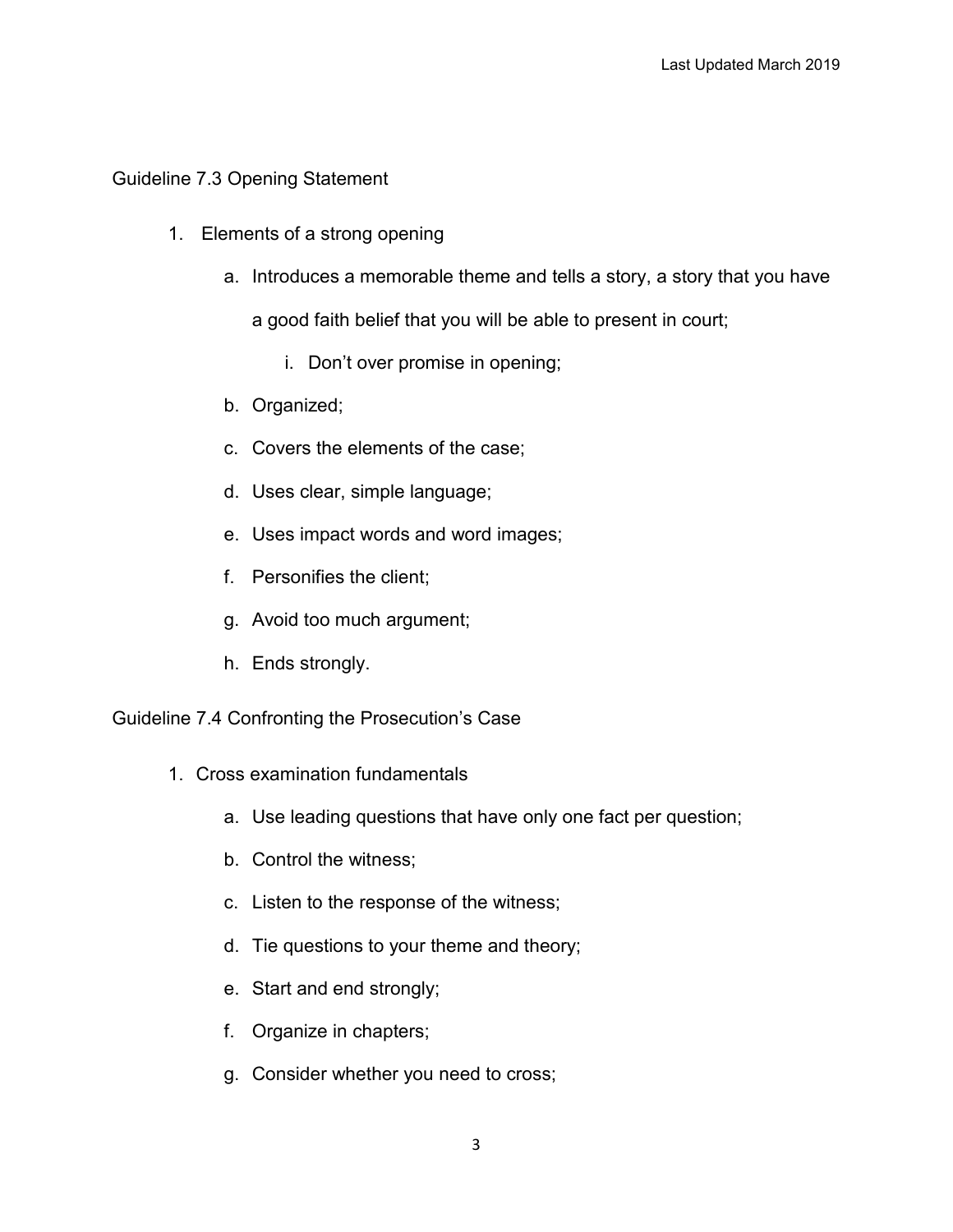- h. Utilize treatises (such as Pozner and Dodd's publications);
- i. Impeachment
	- i. Review mechanics of impeachment by prior inconsistent statements;
	- ii. Review mechanics of impeachment by omission;
	- iii. Review mechanics of impeachment based on bias and interest in outcome;
	- iv. Be familiar with how to rehabilitate your own witnesses. See FRE 801(d)(1)(B) and 608(a);
	- v. Remember Rule 806, which allows you to impeach a hearsay declarant as if they are the declarant;
- j. Adjust Approach to examination based on particular challenges
	- i. Witness may be sympathetic, such as severely injured or scarred or elderly or a child or disabled;
	- ii. There may be a language problem (FRE 604);
	- iii. Witness may be evasive, hostile or forgetful;
	- iv. Witness may need to be approached with candor, fairness, respect/comfort or control;
	- v. It is necessary to be familiar with FRE 611, 612, and 613 in crossing the challenging witness;
- k. Recognize that the preparation and approach of examination of experts is different. Work with treatises and/or work with consulting expert to prepare an approach;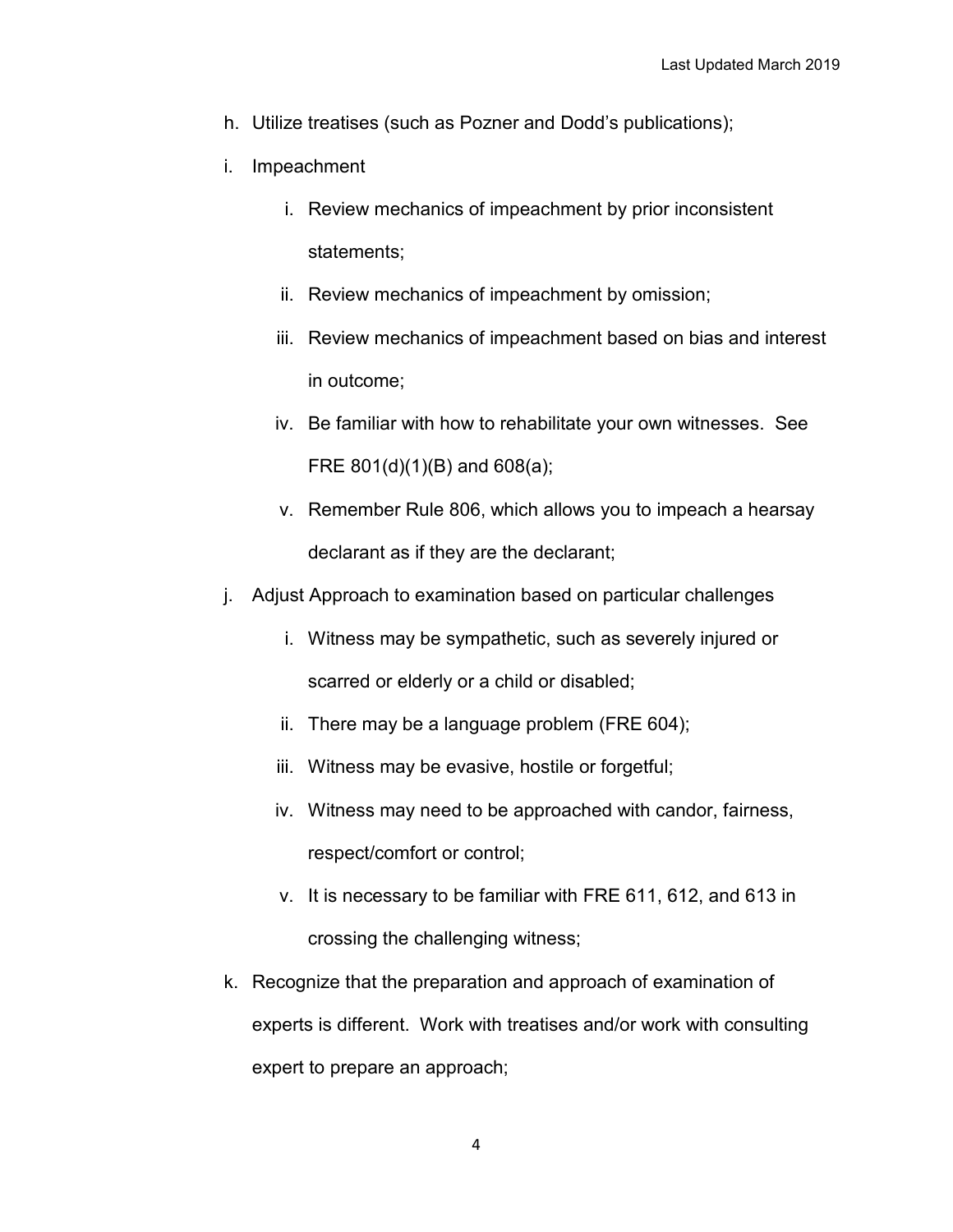- 2. Objections
	- a. In order to be ready to object, review FREs prior to trial to refamiliarize yourself with foundational requirements, etc.;
- 3. Remember to ask the government to bring the physical evidence to court if you would like to utilize it during your examination;
- 4. Bring Little Red Book to court;
- 5. Remember to make Rule 29 motion at the close of the government's case-inchief;
	- a. If the physical evidence will be handled, remember to have gloves with you.

Guideline 7.5 Presenting the Defense Case

- 1. Preparation
	- a. Meet with witnesses prior to trial;
	- b. Conduct mock examinations;
	- c. Prepare client for testimony through mock directs and crosses;
		- i. Consider having another lawyer conduct the mock cross in order to preserve the attorney-client relationship;
- 2. Direct examination
	- a. Foundational principles to a good direct
		- i. Open, non-leading questions;
		- ii. Re-living the story and making it memorable and believable
		- iii. Make the story understandable. It should be simple, direct and organized;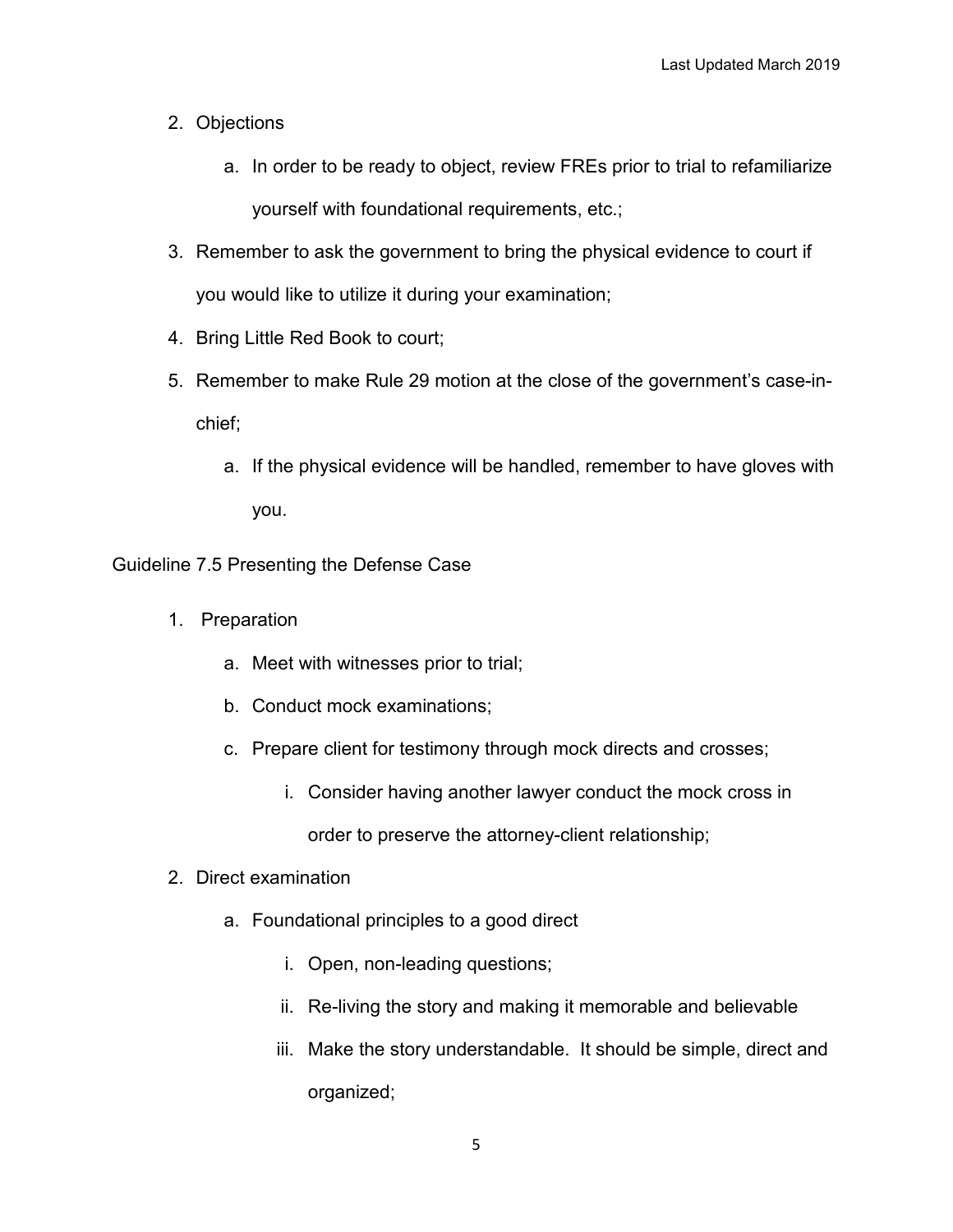- iv. The story should be convincing. Humanize the participants, make it close, and expose the weakness of your story;
- v. Use short questions and transitions;
- vi. Start strongly and end strongly;
- b. Refreshing recollection: Any things that refresh the witness's recollection may be used, such as documents, objects, and photographs. Be familiar with the steps for refreshing: establish that the witness does not remember, determine that the witness's memory would be refreshed with a thing such as a document or a photograph, show the thing to the witness and allow them time to examine it, ask of witness's memory has been refreshed, and if the answer is yes, remove the thing and ask the witness to continue the testimony;
- c. Consider using lay opinion and expert witnesses
- d. Character witnesses
	- i. Consider risks and benefits; consider whether you will be opening the door to other unwanted evidence;
- e. Exhibits
	- i. Determine if you want to premark and know what the Court requires. If exhibits are premarked, have binders ready for the witness, the Court, the court reporter, and opposing counsel;
	- ii. If you don't want to premark, make sure that you have enough copies in order to easily mark and distribute during examination;

6